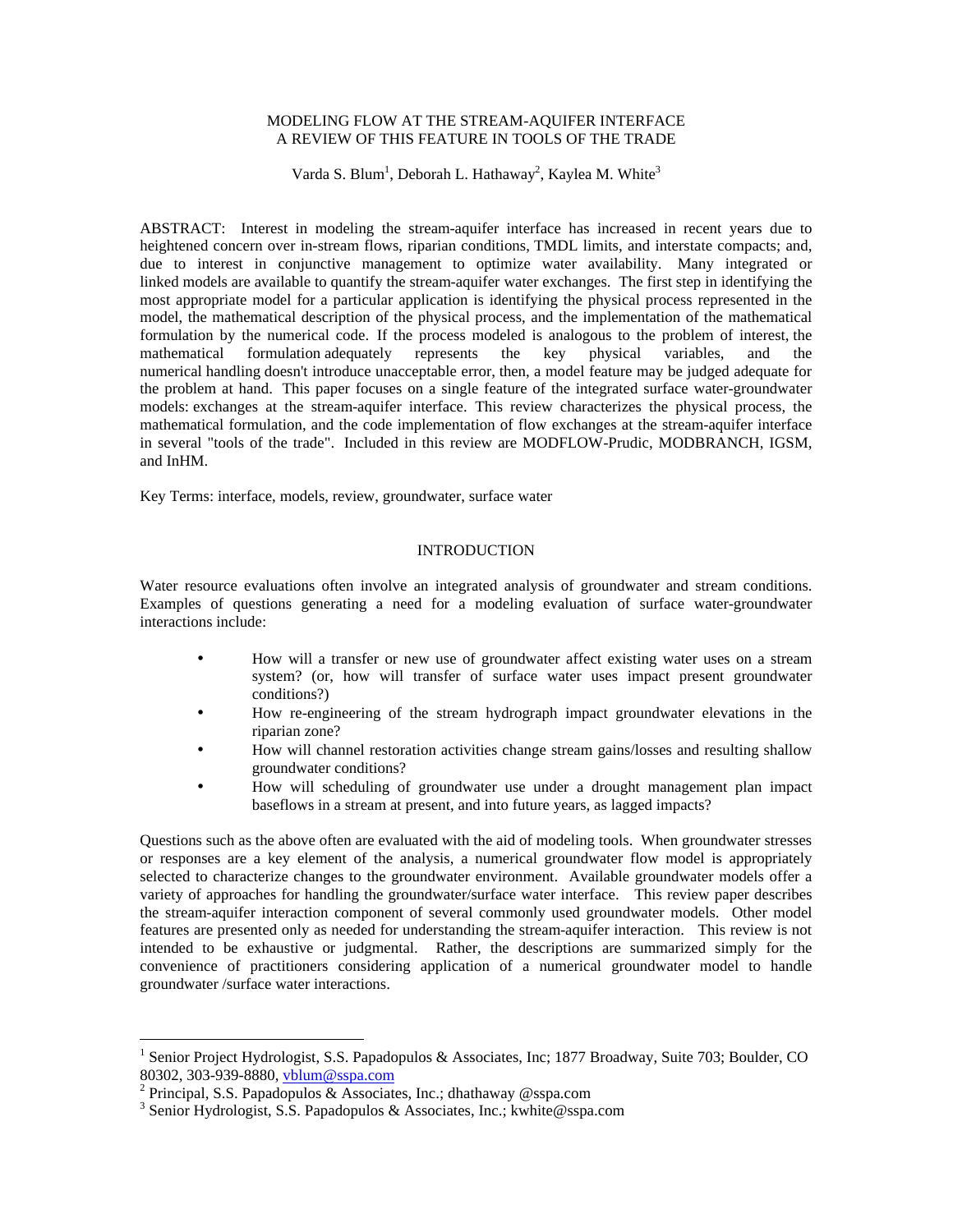All of the models reviewed in this paper are capable of transient simulations. Most of them were originally designed for groundwater flow. Subsequent surface water modules were added for more accurate simulation of the interaction between surface and groundwater. Some of the models represent the stream channel in a simple rectilinear shape with vertical seepage occurring through a flat streambed. In this situation, a specified general head, or constant head in the stream is used to drive stream-aquifer interaction. Other models are designed to simulate flow in the streams using channel geometry and rating curves to compute head in the stream. Some can represent manmade channel diversions, surface water return flows (such as treated wastewater discharge), and priority water rights accounting based on available water in the stream.

The models referenced in this paper include the following:

- MODFLOW-Prudic The non-proprietary MODFLOW code used in conjunction with the Prudic stream package, both developed by the USGS (Harbaugh et. al., 1996)
- MODBRANCH The MODFLOW code linked with BRANCH, both non-proprietary and developed by the USGS ( Swain et al, 1996),
- IGSM (Integrated Groundwater and Surface Water Model) A finite element surface water-groundwater simulation model originally developed in the private sector (Montgomery Watson, 1993).
- InHM (Integrated Hydrology Model) Code for a finite element hydrological–response model extending across the surface-subsurface interface (VanderKwaak, 1999)

## MODFLOW - PRUDIC

The Prudic stream package (Prudic, 1989) was initially written as an extension to MODFLOW, the USGS' modular, finite difference groundwater modeling program, and was designed as an option to the River package module. The new package was soon incorporated into the updated MODFLOW documentation report (Harbaugh et al, 1996).

# Physical Process

The MODFLOW stream package "is not a true surface-water flow model but rather is an accounting program that tracks the flow in one or more streams which interact with groundwater" (Prudic, 1989). Leakage is calculated based on the head difference between the stream and the aquifer and the conductance of the streambed. The stream is represented as a rectilinear feature with the wetted perimeter representing the streambed. Leakage through the streambed is subtracted or added to the amount of streamflow into each reach of a user-defined channel network. Leakage from the stream is assumed to reach the aquifer within the span of the model timestep, effectively assuming steady-state moisture conditions within the unsaturated zone (if the head in the aquifer is below the stream bottom elevation). Streambed conductance values are a constant for each stress period, and the river head is calculated at the node. Since there is no vadose zone simulation, if the aquifer cell underlying the stream cell dries out, leakage is not possible. The timestep for surface water accounting must be the same as a groundwater time step.

#### Mathematical Formulation

The calculation of leakage (Q) is based on Darcy's Law:

$$
Q = \text{CSTR}(Z - H_a) \tag{1}
$$

where CSTR is the conductance of the streambed (hydraulic conductivity of the streambed times the product of the width of the streambed and its length, divided by the thickness of the streambed), Z is the stream stage, and  $H_a$  is the head in the aquifer. If materials are unsaturated, the elevation of the bottom of the streambed is used for the head in the aquifer.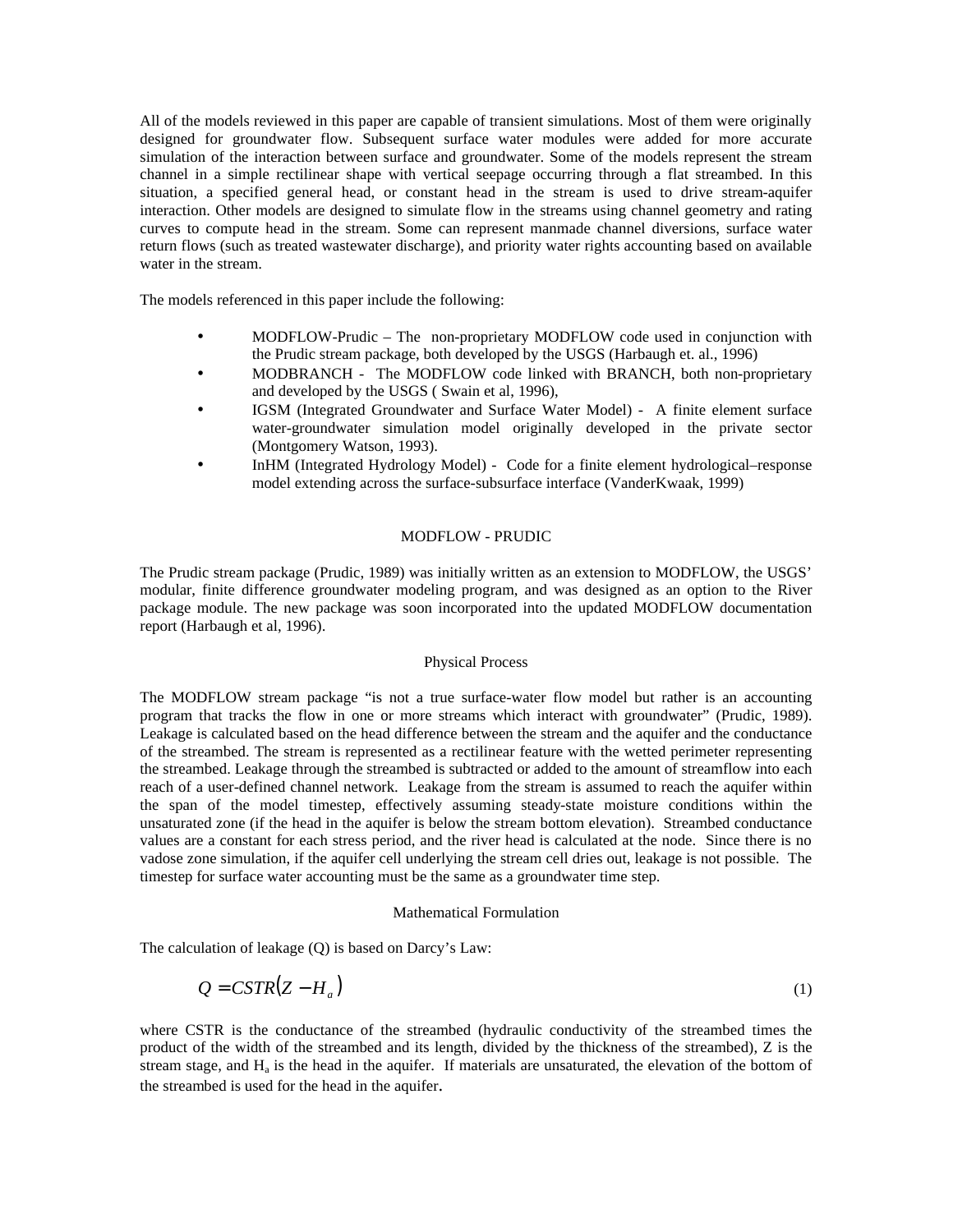### Numerical Code Implementation

In the first iteration leakage terms are calculated based on computed stream stage (based on specified inflow), streambed conductance, and the initial (starting) head in the model cell. A new head is then calculated. For subsequent iterations, leakage calculated in the previous iteration is added or subtracted from stream flow prior to calculating a new stream stage and new leakage terms are computed on the basis of the head in the corresponding model cell. Information from the previous iteration is used to determine stream stage, stream flow and leakage terms.

# MODBRANCH

#### Physical processes

This model combines the USGS models MODFLOW and BRANCH (Swain, et al, 1996), where BRANCH uses the St. Venant equations to model unsteady non-uniform flow. As in the stream package, terms that describe leakage between stream and aquifer are a function of streambed conductance and differences in aquifer and stream stage. During the simulation, seepage between the surface and groundwater flow systems can be computed separately by BRANCH and MODFLOW. Alternately, seepage calculated in the BRANCH simulation can be imported into and utilized by MODFLOW. Because time increments required to represent surface water systems are generally much smaller than for groundwater systems, there can be many BRANCH time steps for each MODFLOW time step. Time-variant flows, backwater conditions, river junctions with varying flows in and out and non-rectangular cross-sections are some of the system characteristics that can be represented in the surface water component of this model.

#### Mathematical Formulation

MODFLOW calculates leakage as described above for the Prudic package (Equation 1). In order to accommodate leakage in BRANCH, the original continuity equation in BRANCH is modified to include a leakage term, *q*:

$$
B\frac{\partial Z}{\partial t} + \frac{\partial Q}{\partial L} + q = 0
$$
 (2)

where B is channel topwidth, Z is stage in the channel, t is time, Q is flow rate in the channel, L is longitudinal distance down the channel, and q is the outflow per unit length of channel, i.e., leakage. The leakage term is calculated in similar fashion to that employed in the Prudic Package, utilizing a function based on Darcy's Law.

### Numerical Code Implementation

For each time interval, the BRANCH model computes stream stage, discharge and leakage based upon boundary conditions, stream characteristics and aquifer head in the corresponding MODFLOW cell. If, as is often the case, BRANCH model time steps are smaller than MODFLOW time steps, the aquifer head used in the BRANCH simulation is linearly interpolated from aquifer heads at the beginning and end of the MODLFOW time step. The leakage in each BRANCH time step is simultaneously calculated and the average of these leakage rates is then applied for the entire time step of the MODLFOW simulation. MODFLOW uses this average leakage rate to estimate aquifer head at the end of the groundwater simulation time step. Streamflow is recalculated with the new value of groundwater heads, and the process is repeated until the user defined convergence criteria are met for head and stage, after which the model advances to the next MODFLOW time step. This process usually needs only 4 to 9 iterations.

The BRANCH component is called during the formulation of the continuity equation. The average channel topwidth from the previous time step is used. MODBRANCH does not recalculate conductance. When the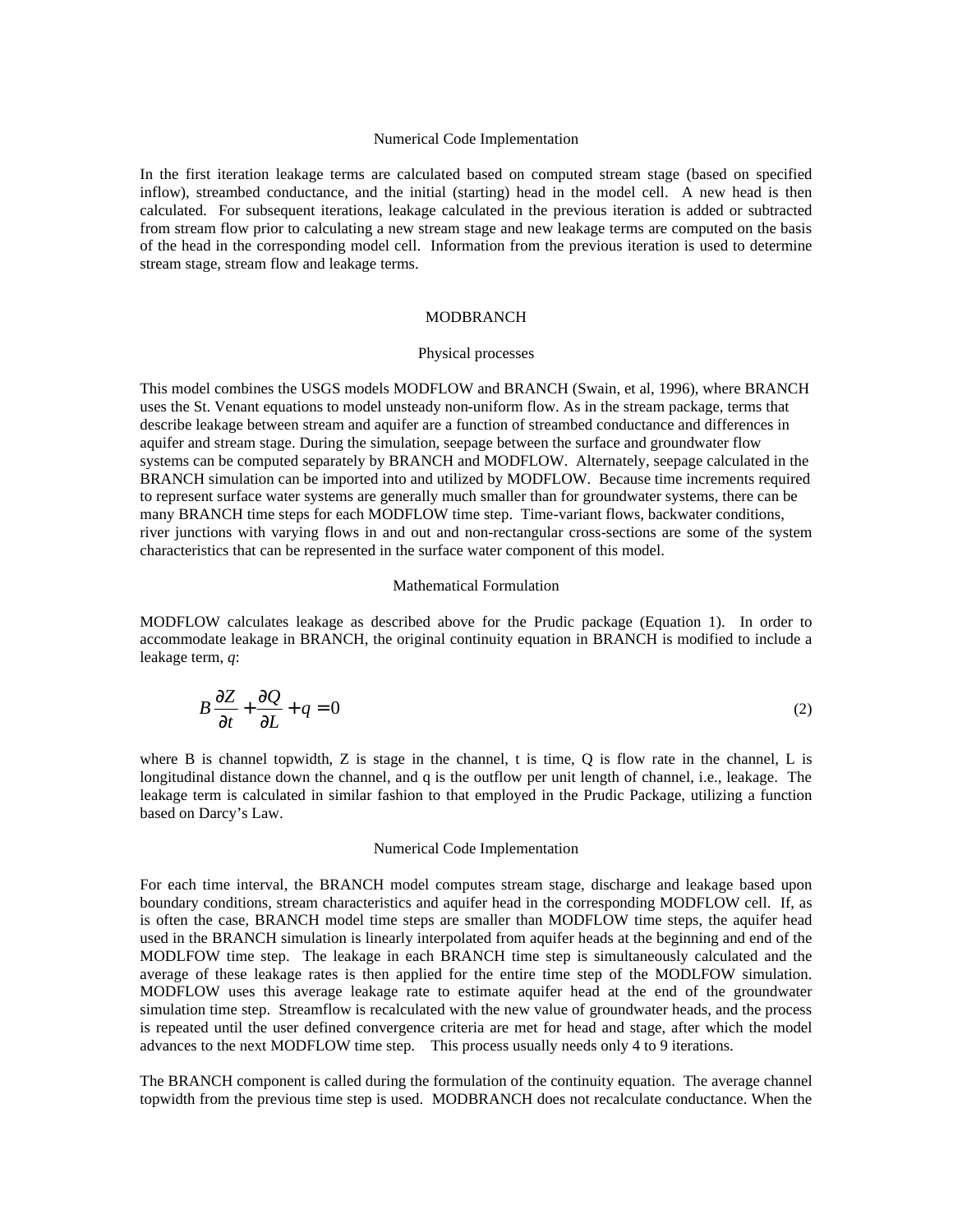saturated groundwater level in an aquifer node below a stream node falls below the bottom of that aquifer layer (i.e. the node "dries out"), then the stream and aquifer are disconnected and no stream seepage to the aquifer is simulated. An option is available for handling channel drying and rewetting.

### IGSM – INTEGRATED GROUNDWATER AND SURFACE WATER MODEL

#### Physical Process

Three separate equations are applied depending on the stream-aquifer condition. The two saturated conditions include (1) flow out of the stream into the subsurface and (2) flow from the subsurface into the stream. Each of these iterates the head in the aquifer with head in the stream until closure. With unsaturated conditions, where the stream and aquifer are not in direct hydraulic connection, a separate equation is used which passes the flux term to an unsaturated flow subroutine which delays the saturated aquifer recharge.

#### Mathematical Formulation

A water balance equation of inflows and outflows is applied to each stream node in each stream reach. A full stream flow simulation in this model tracks transient stream flow conditions as well as aquifer conditions. Head in the stream is computed from a rating curve, representing a function of flow rate and stream channel geometry. The wetted perimeter of the streambed is based on channel width, general channel morphology, and flow in the stream.

a)Flow out of stream into the subsurface with saturated flow is specified as

$$
Q_s = K \cdot (W + aD_s) \tag{3}
$$

where  $Q_s$  is seepage from the stream per unit length,  $(L^3/T/L)$ , K is estimated hydraulic conductivity of the stream bed material,  $(L/T)$ , W is width of water in the stream,  $(L)$ ,  $D<sub>s</sub>$  is depth of water in the stream,  $(L)$ ; and  $\alpha$  is the stream channel coefficient.

b) Flow out of stream into subsurface with unsaturated flow is specified as

$$
Q_s = K \cdot W(D_s + b_s) / b_s \tag{4}
$$

bs is the thickness of streambed material, (L).

c) Flow from the subsurface back into the stream is specified as

$$
Q_s = K \cdot P_w \cdot G \tag{5}
$$

where a negative value of  $Q_s$  indicates groundwater seepage to the stream;  $P_w$  = wetted perimeter of the channel (L) corresponding to the elevation of the stream water surface or the groundwater table, whichever is greater; G = gradient (L/L) between stream stage and groundwater table calculated as  $(h_g-h_s)/b_s$ , but limited to 1;  $h_s$  = elevation of the stream stage, (L);  $h_g$  = elevation of the groundwater table, (L); and  $b_s$  = thickness of stream bed material, (L).

### Numerical Code Implementation

The solution methodology for stream-aquifer interactions is semi-explicit with time. The flux term from the previous timestep is applied at the current timestep. Therefore the stream-boundary flux values are one step behind. Timesteps for stream-aquifer interaction are computed on the groundwater timestep, which is fixed at a monthly value.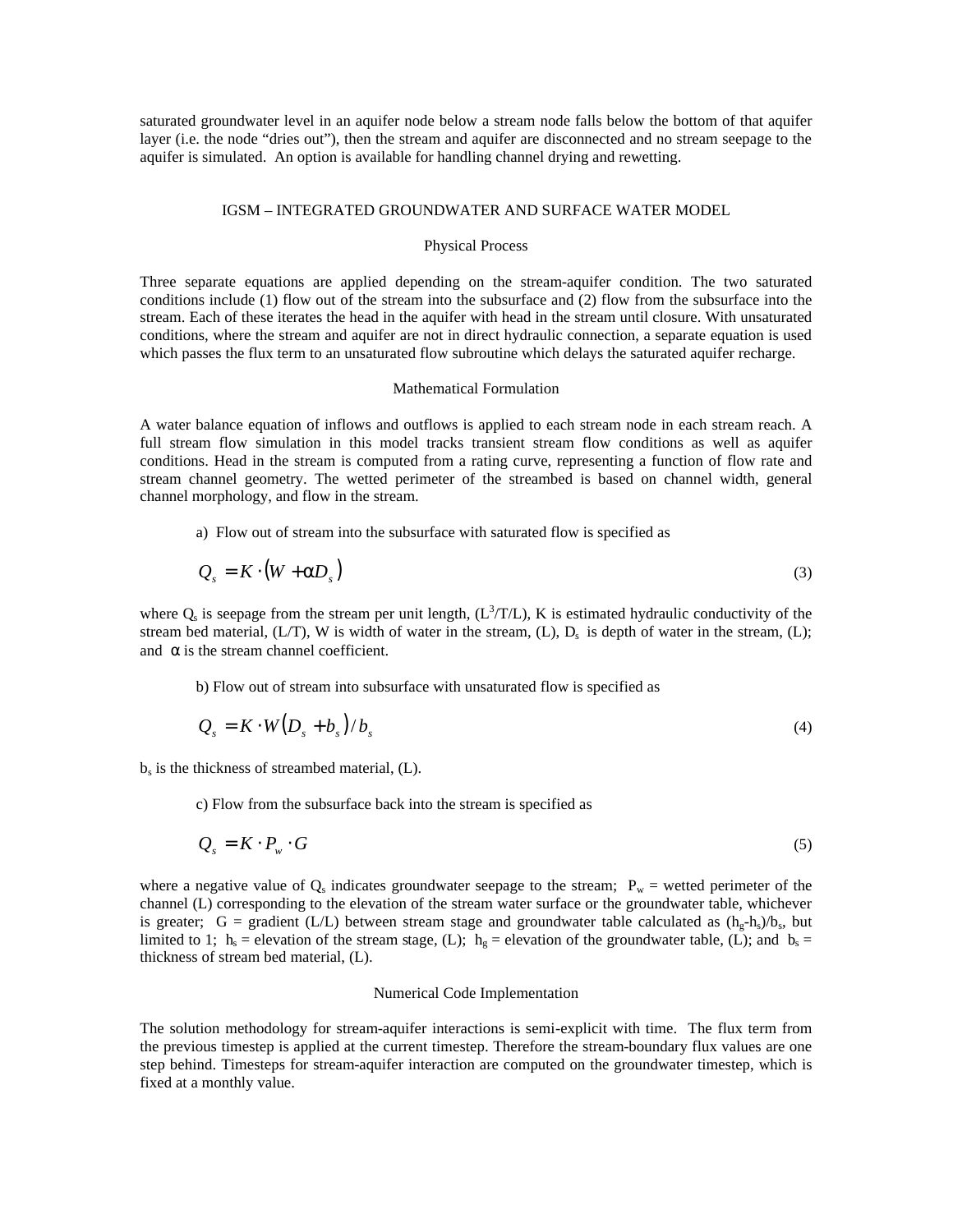### INHM – INTEGRATED HYDROLOGIC MODEL

#### Physical Processes

Surface flow interacts with porous medium and macropores through a thin soil layer at the land surface interface. The thickness of the layer is assumed to be proportional to the permeability of the underlying porous medium. Water exchange is described by one-dimensional Darcy equation. The Richards equation is used to describe flow in the variably saturated porous media. Flow coupling coefficients are defined as functions of characteristic length scales of interaction and fluid properties, and system parameters such as saturation or permeability. Channels are not defined within fixed locations, but result as a function of topographic controls and water elevations and availability. The InHM code also handles solute conditions and fluxes; this element of the code is not described here.

#### Mathematical Formulation

Surface-subsurface water exchange rates,  $q^e$  (T<sup>-1</sup>), are approximated as

$$
q^e = \mathbf{a}^e \left( \mathbf{y}_p - \mathbf{y}_s \right) \tag{6}
$$

where  $\mathbf{y}_p$  is the subsurface pressure head (L),  $\mathbf{y}_s$  is the depth of water (L) on the land surface; and, where the non-linear water exchange coefficient,  $\mathbf{a}^e$  ( $L^{-1}T^{-1}$ ), is given by

$$
\mathbf{a}^e = k_{rw}^e \frac{\mathbf{r}_w g}{\mathbf{m}_w} \frac{k_p^{zz}}{a_s^2}
$$
 (7)

where  $\mathbf{r}_w$  is the density of water, *g* is the gravitational acceleration (LT-2),  $k_p^z$  references the intrinsic permeability (L2),  $\mathbf{m}_w$  is the viscosity of water (ML-1T-1) and  $a_s$  is the thickness of the thin soil layer (L). The interface relative permeability,  $k_{rw}^e$  (–), which ensures that the discretized solution is monotone, is defined in the upgradient continuum

$$
k_{rw}^e = \begin{cases} k_{rw_p} \cdot \mathbf{y}_p \geq \mathbf{y}_s \\ k_{rw_s} \cdot \mathbf{y}_s \geq \mathbf{y}_p \end{cases}
$$
 (8)

where  $k_{rw_p}$  is the relative permeability of the porous medium, and  $k_{rw_s}$  is the pseudo-relative permeability of the surface continuum. The surface pseudo-relative permeability is defined by a depth-based function that reduces the area utilized in coupling the surface and subsurface flow continuum, resulting in restricted infiltration from concentrated ponding in rills. Equation (8) describes both rates of surface water infiltration

$$
\left(\mathbf{y}_{p}-\mathbf{y}_{s}\right)<0\Rightarrow q_{sp}^{e}\leq0;\,q_{ps}^{e}\geq0\tag{9}
$$

and groundwater seepage (or exfiltration)

$$
\left(\mathbf{y}_{p}-\mathbf{y}_{s}\right) > 0 \Rightarrow q_{sp}^{e} \geq 0; \, q_{ps}^{e} \leq 0 \tag{10}
$$